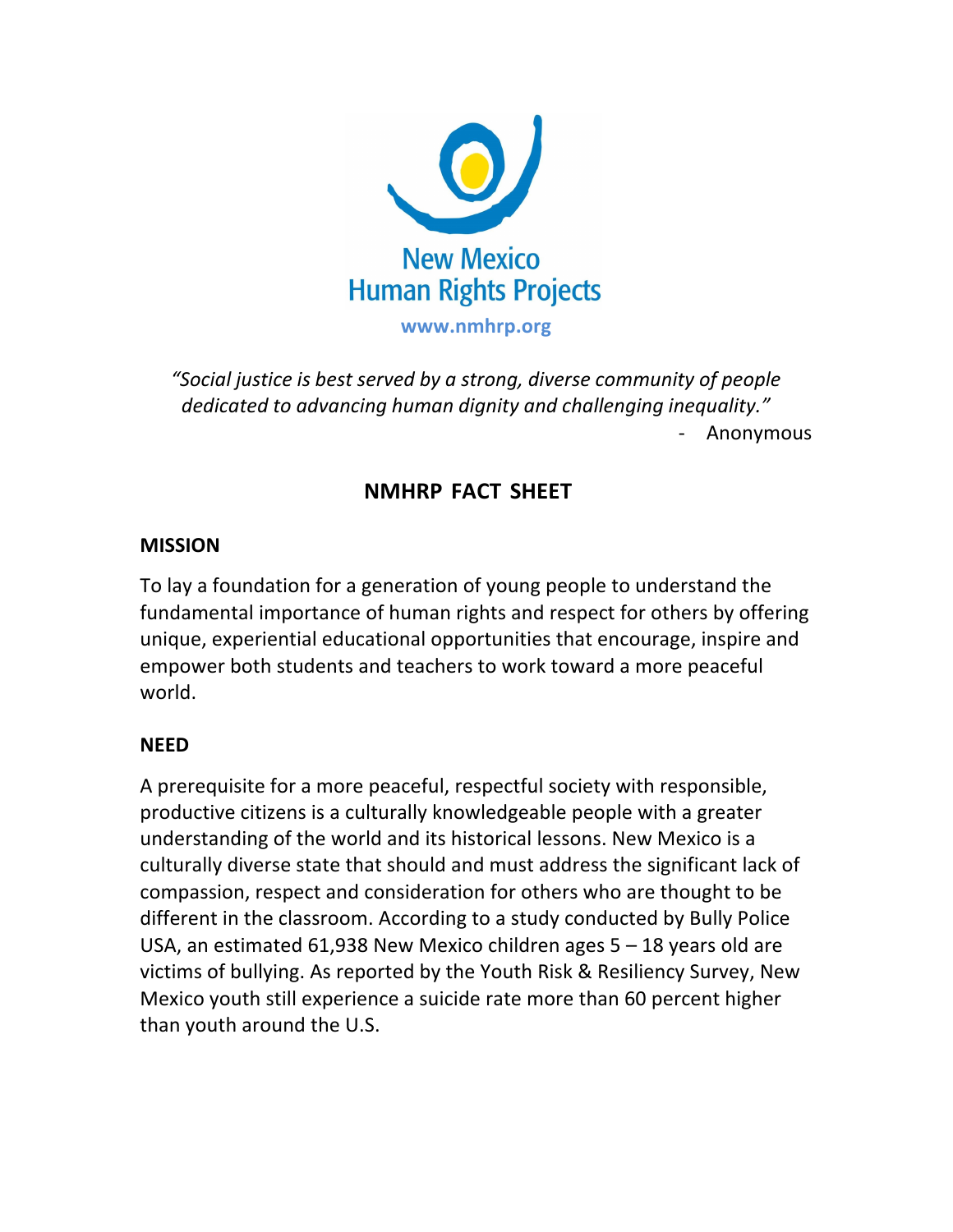# **TARGETED POPULATION**

NMHRP programs target NM students (grades 5-12), teachers, school counselors, and social workers. NMHRP targets both high-risk students and non-risk students. All students can benefit.

## **NUMBER OF STUDENTS AND TEACHERS IMPACTED SINCE 1995**

NMHRP programs have impacted more than 400,000 students from 350+ NM public, charter and private schools. NMHRP has trained over 600 teachers, counselors, and social workers.

# **PROJECTS SINCE 1995**

NMHRP offers programs that promote diversity in our community and encourage a more peaceful society. These programs are designed for students, teachers, counselors, and social workers in New Mexico. Some have been for the general public.

## **TEACHER FOCUSED PROGRAMS**

## **Professional Development**

NMHRP provides New Mexico teachers, counselors, social workers and school administrators with tools to use directly in the classroom that address prejudice, anger, and hate. More than 1400 educators have attended NMHRP workshops from 1995 – present.

- From Holocaust to the Present 2001
- Moving Towards Respect 2001, 2002, 2004
- Armenian Genocide Workshop 2007
- A World Made New after WWII 2009
- Moving Towards Civility 2012
- Stand up to Bullying 2013
- Identify, Stop and Prevent Bullying 2014
- Coming to Justice 2014
- Echoes and Reflections 2015 -
- Bringing Human Rights to Life -2015
- Linking Civility and Human Rights 2020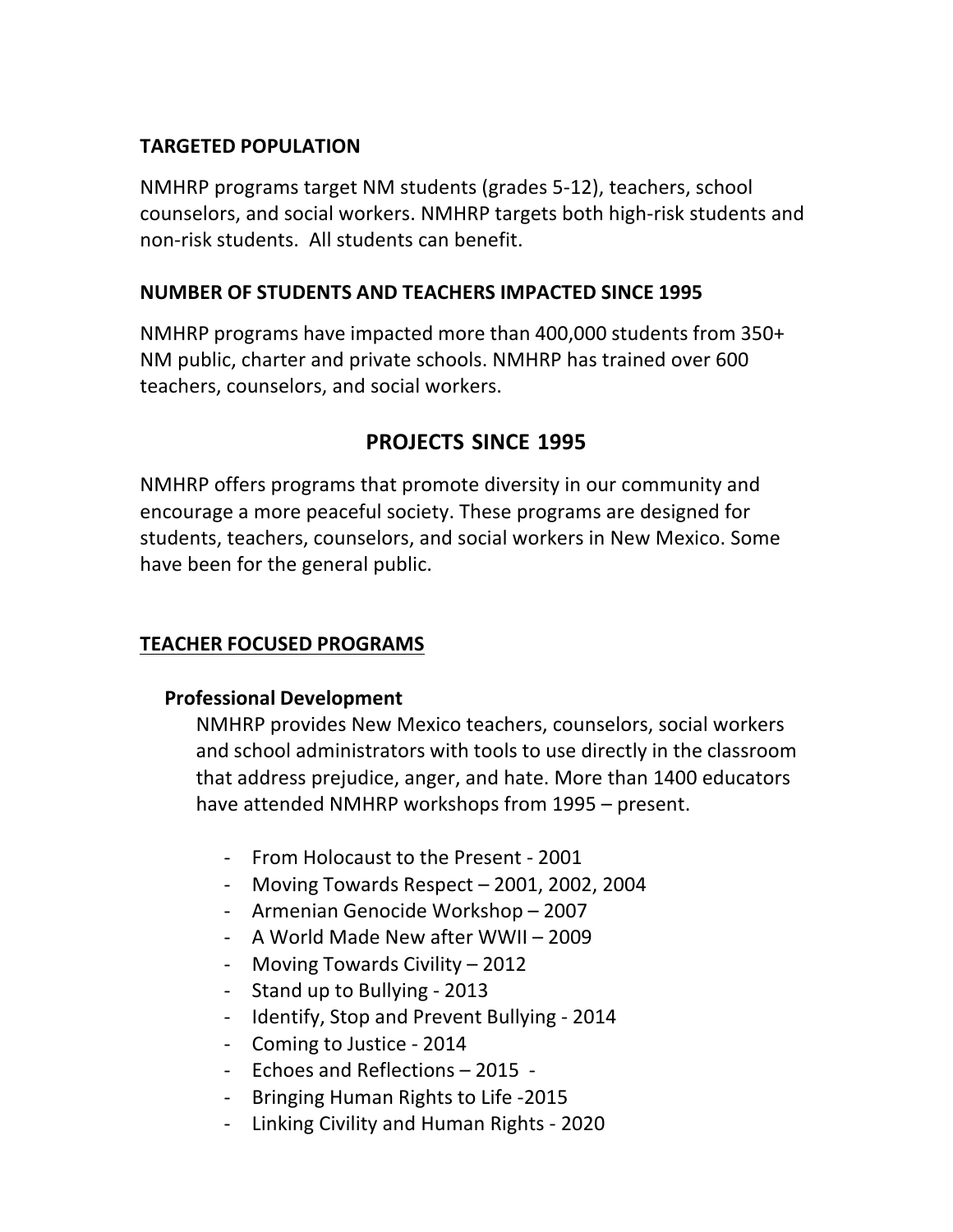*"This is the best workshop I've ever attended in 11 years as a teacher. A* very safe environment, and wonderful, well-informed presenters. Thank*you* for your time, effort and humanism. It was a privilege to be in the *workshop. I am thoroughly impressed by your workshops. I learn so much and I utilize the materials. I just encourage you all to keep going. This is benefiting my work with students that I see in a group setting. I* am especially grateful for the quest speakers and the training *format utilized. I* learn, *I* emote, *I* see how the change process can occur, *and I am inspired."*

High School Teacher

*"Wonderful, meaningful workshop! Great tools! Practical and easy to implement at school immediately. Energy/Dynamic speaker/ Best training* on bullying that I have been to! Packed full of good info and *strategies to help!"*

Middle School Teacher

#### **STUDENT FOCUSED PROGRAMS**

#### **Speakers' Bureau**

More than 30,000 middle and high school students have heard and been inspired by NMHRP's speakers' bureau featuring local, national and international speakers who have been victims of oppression, violence and/or spent their lives fighting for human rights. NMHRP is the conduit for local Holocaust survivors to speak in Albuquerque schools.

- Speakers in conjunction with Anne Frank Exhibits 1995, 2000, 2010
	- Miep Gies, "helper" who provided assistance to Frank family hiding in Annex
	- Hannah Pick Gosslar, childhood friend of Anne Frank
	- Cor Suijk, worked with Otto Frank to develop Anne Frank early exhibits
	- Samuel Oliner, PhD, Polish survivor and author of *Altruistic Personality*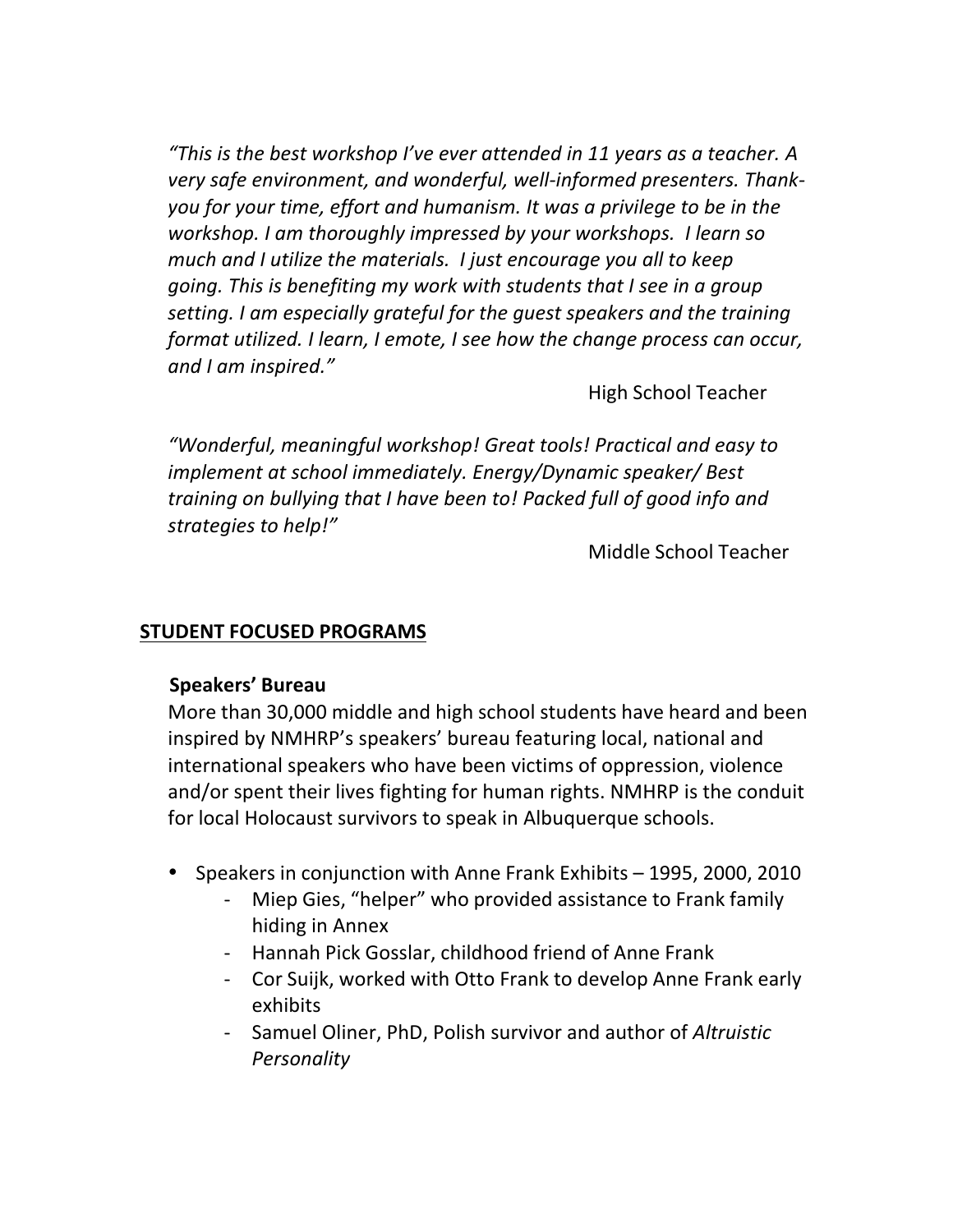- Jolene Chu, Researcher at Watch Tower Society spiritual resistance
- Renee Firestone, internationally known speaker and survivor of Auschwitz
- Alfons Heck, author *Child of Hitler* the perpetrator's story
- Michael Berenbaum, PhD, former President and CEO of Steven Spielberg's *Survivors of the Shoah Visual History Foundation*
- Hon. Ian Hancock, Romani representative to UN, member of US Holocaust Memorial Council
- Renee Firestone 2002 Internationally known Holocaust Survivor of Auschwitz
- Morris Dees 2002 Chief trial lawyer for the Southern Poverty Law Center and longtime civil rights advocate
- Azim Khamisa and Ples Felix 2003 Violence Impact Forum
- Melissa Mueller 2004 Author of *Anne Frank: The Biography*
- Holocaust Panel Programs 2006 present
- Holocaust survivors in NM classrooms 2000 present

## **Exhibits**

NMHRP exhibits challenge students to think about tolerance, human rights and democracy, inspire them to confront issues of prejudice, intolerance, bullying and scapegoating, and encourage them to promote positive values of diversity and tolerance in their own lives.

- Anne Frank Exhibits Over 200,000 people attended the internationally acclaimed Anne Frank exhibits. 65,000 NM students were given guided tours.
	- *Anne Frank in the World: 1929-1945* 1995, 2000
	- *Anne Frank Story* library exhibit in 8 NM cities 1995
	- *Anne Frank: A History for Today –* 2010
	- *Anne Frank: A History for Today mobile exhibit - 2019*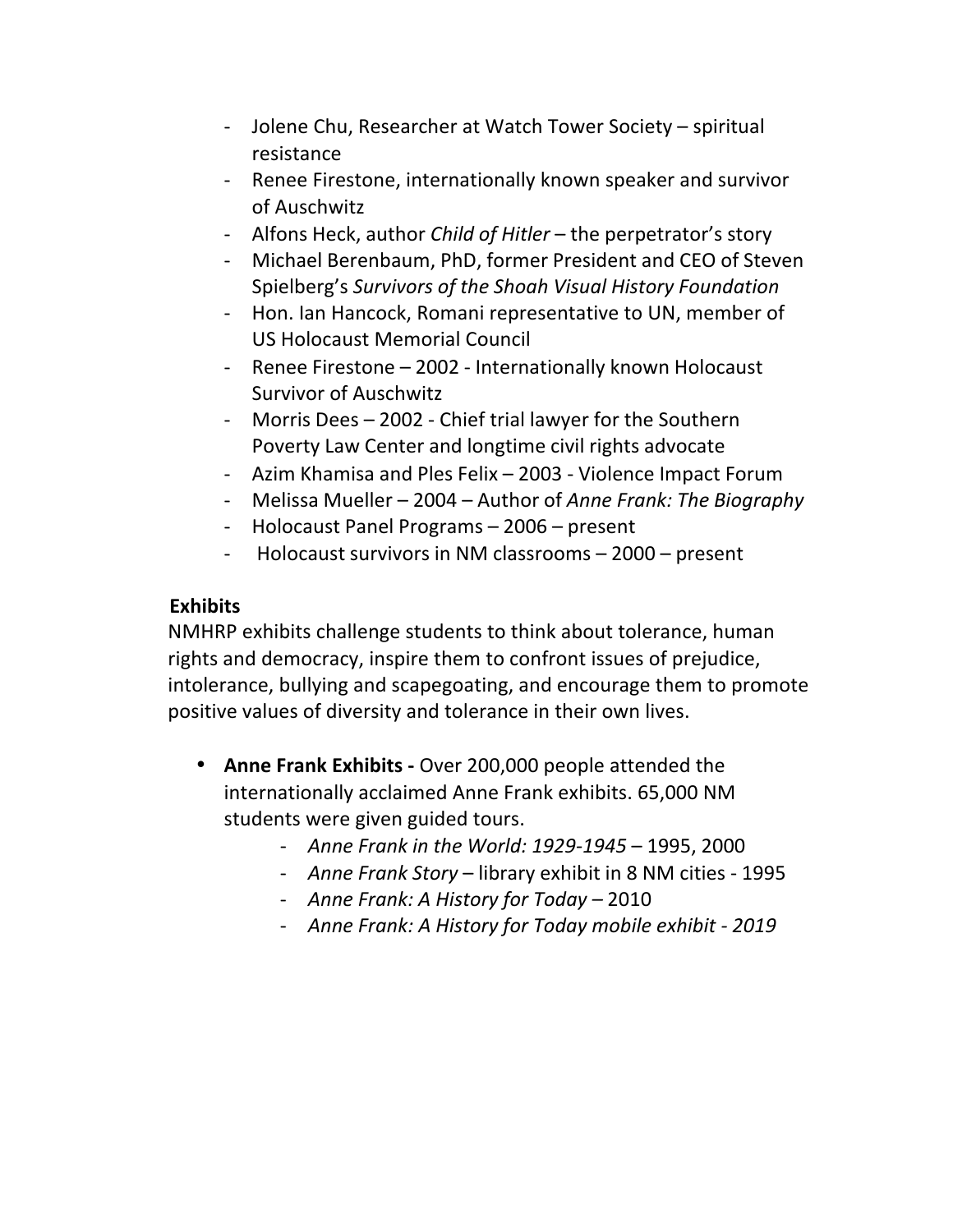### *Student Focused Programs continued*

- *Choices: Through the Eyes of Students Exhibit* seen by more than 25,000 students 2005, 2007, 2008, 2015, and 2016 - 325 students were trained as docents.
	- Public Academy for Performing Arts
	- Rudioso HS
	- Sandia HS
	- Manzano HS
	- Rio Grande HS
	- Jefferson MS
	- Rio Rancho Mid-High
	- Pojoque HS
	- Belen HS with Infinity HS
	- Stronghurst Alternative HS
	- Wilson MS
	- Harrison MS
	- Christine Duncan Heritage Academy
	- La Cueva HS
	- The Great Academy
	- New America School-Las Cruces

*"I just wanted to thank you for giving us the opportunity to work on such an insightful and important exhibit. It was a wonderful learning experience, which I cherish. After working on the exhibit I was enlightened in my own ways and I now more than ever believe in the ideals of tolerance and respect for people belonging to other races* and religions. It felt great to help educate younger students about *such an important event in world history."* High School Student

*"Please bring this exhibit to more New Mexico schools. It is as valuable a learning experience for both docents and visitors, as I have ever* witnessed. This exhibit has done more to educate students about *the nature and horrors of prejudice than anything I could possibly have done in my classroom. The quest speakers who related their experiences made an unforgettable impact on the students."* High School Teacher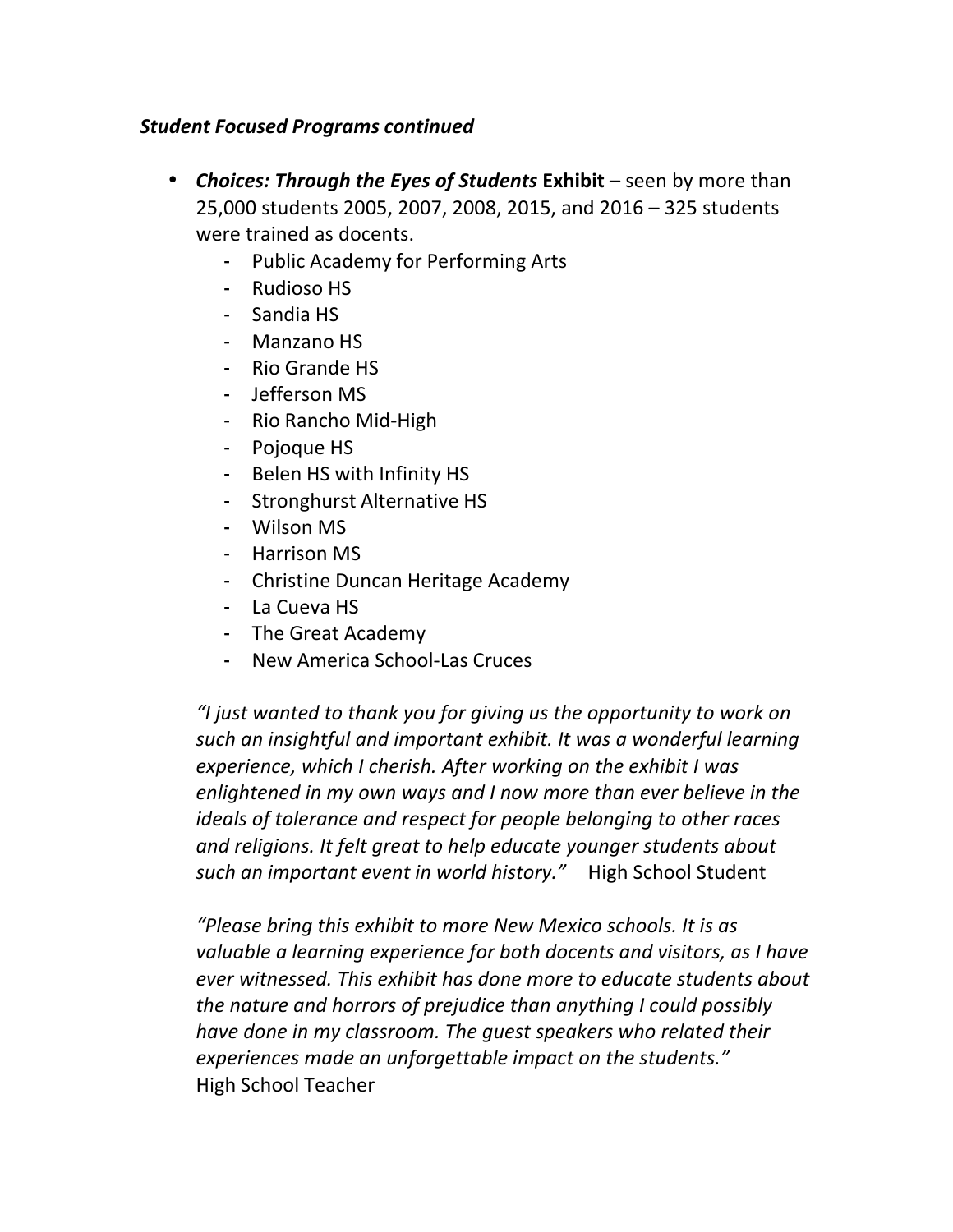- *Anne Frank: A History for Today* 2019 Jan. 28 through March 22
	- $\circ$  2-day training 4 trainers from Anne Frank House trained 48 students from 6 schools to be the tour guides – January 26, 27
	- o Bosque School
	- o New America School-Las Cruces
	- o Menaul School
	- o La Cueva HS
	- o Sandia HS
	- o East Mountain HS

# **STUDENT OPPORTUNITIES**

## **Essay Contests**

Statewide essay contests give students the opportunity to think and write critically about their own behavior when confronted with all aspects of discrimination.

- Roles People Play 2003
- Bully at School Not Child's Play: Bully and its Effects 2007
- Stereotyping: From Anne Frank to the Present 2009
- What is International Justice 2012, 2013, 2014 2015, 2016, 2017
- Should the U.S. lift the Cuban Trade Embargo? 2015

*"I appreciate the opportunity to encourage students to write for "real world" situations and want to thank you for the opportunity to create a unit that has had real meaning for so many kids."*

Middle School Language Arts Teacher

## **Human Rights Student Conference - 2007**

120 NM middle and high school students and their teachers attended this first-ever conference and addressed:

- Universal Declaration of Human Rights
- Signs of Impending Genocide
- Immigrant Experience
- Homelessness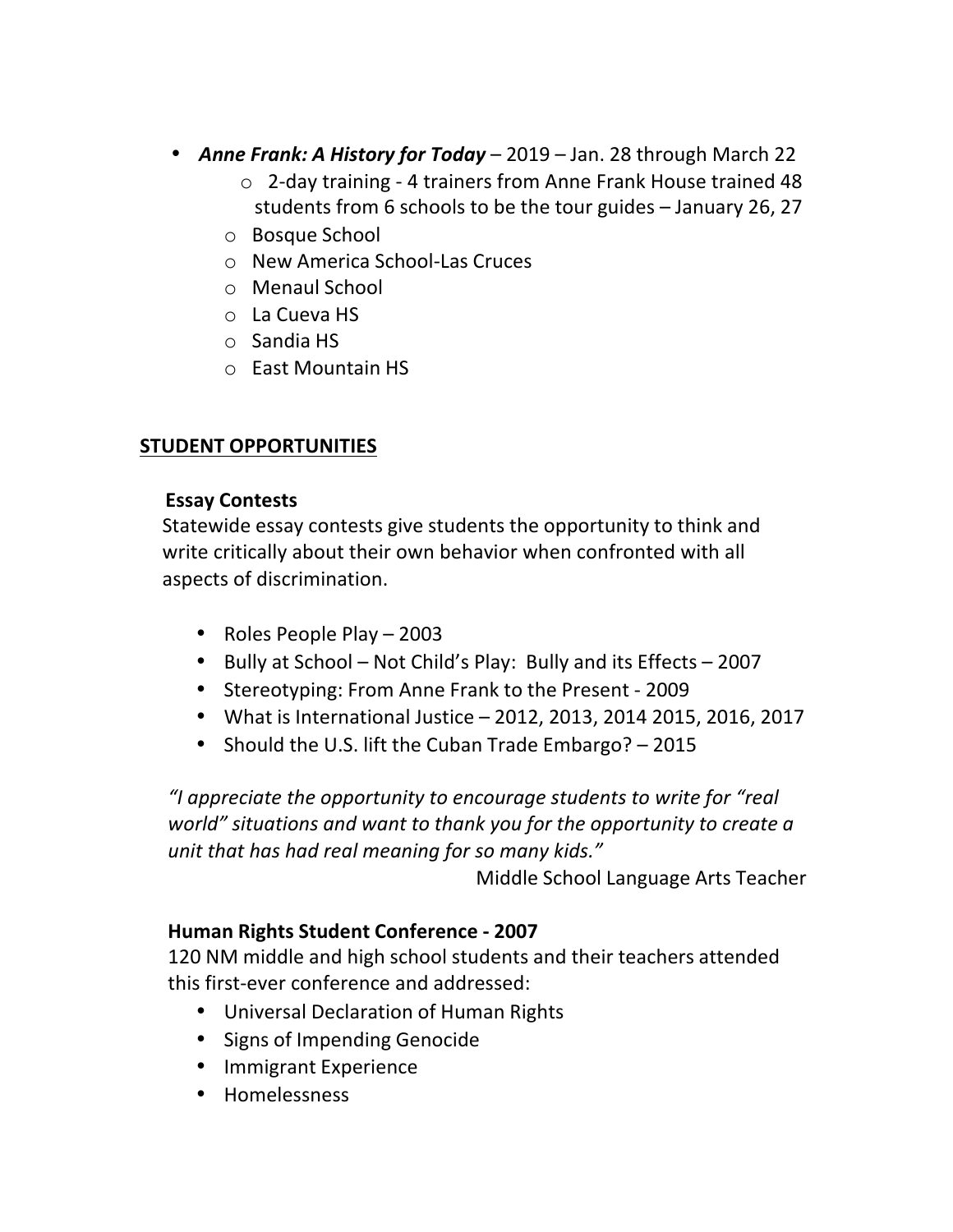## **Choices Exhibit Docent Training**

NMHRP empowered 325 middle and high school students by training them to be docents in their respective schools. (See *Choices* under Student Focused Programs – Exhibits)

### **Violence Impact Forums**

4,000 students heard and participated in a dialogue with Azim Khamisa and Ples Felix from the Tariq Khamisa Foundation, San Diego. They addressed the topic of teen violence and the power of forgiveness.

*"The students were all affected by the story and the aftermath. They* are impressed by the aspect of forgiveness and now can see it as an *option to furthering non-violence. Thank you again for making this opportunity available to our students."*

Middle School Teacher

*"I think this program is good for many kids. It will teach them how to react and how to handle things dealing with violence. Keep up the good work and keep reaching as many people as you can."* High School Student

## **Rachel's Challenge -** 2011

NMHRP brought the national program *Rachel's Challenge* to 4,500 NM middle and high school students. The program addresses the topic of bullying and ways to create compassion and empathy in young people.

Participating Schools:

- Highland HS
- Nex-Gen Academy
- Grant MS
- Jefferson MS

**Model International Criminal Court** mock trials – 2013, 2014, 2015, 2016, 2017, 2018, 2019, 2020, 2021, 2022

New Mexico students participate in the Model International Criminal Court (MICC) in Krzyzowa, Poland. They are selected by NMHRP, the one organization in the U.S. invited by the Berlin Initiative, Berlin, Germany to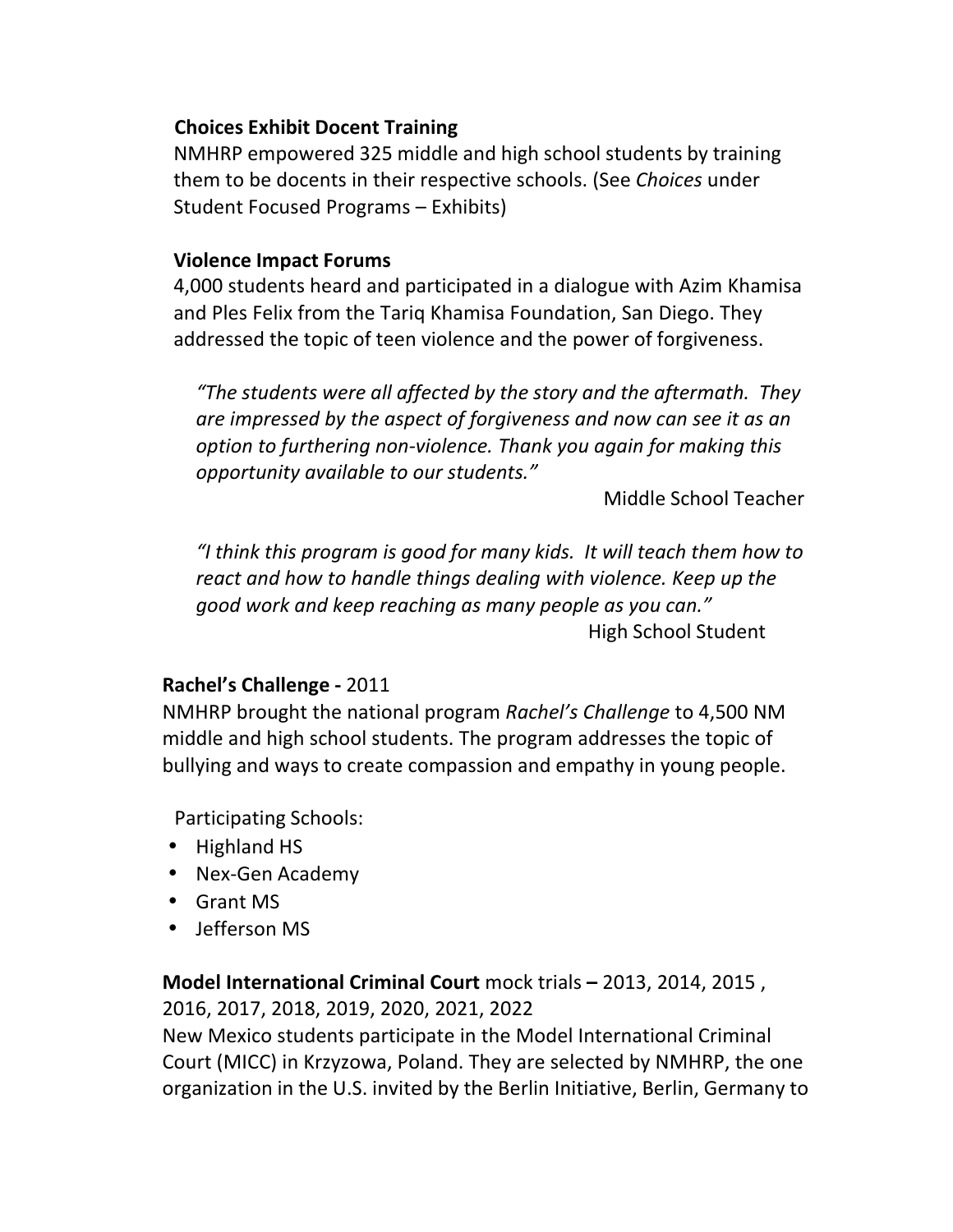attend. Working in international teams from Germany, Israel and Poland, the students take on the roles of judges, prosecutors, defenders and observing journalists in three historical war crime cases. Real journalists and real attorneys with expertise in international relations provide guidance and training. To date, 84 NM students have participated.

*"Thanks NMHRP! I'd never had this dream if not for the MICC experience. It changed all of our lives and aspirations. Thank you so much for putting so much effort into making that happen!!"* Campbell Galon, Academy for Technology & Classics, Santa Fe and MICC participant 2014

**People to People Cross Cultural Program –** March 2016 An interactive service-learning program designed for NMHRP by Cuba Educational Travel. NM students traveled to Cuba and had the opportunity to learn about a country in transition through lectures, site visits, community service projects, museums, nature hikes, exposure to art and music and engagement with Cuban university students.

**Free2Choose Create – developed by AF House, Amsterdam** April 2016 NMHRP trained students to create short educational films focusing on human rights dilemmas. Following a workshop about human rights history and its contemporary importance, students will identify human rights violations and dilemmas in their own communities. They will write their own scripts, followed by film interviews that lead to the final film product that will be available on YouTube and will be used as an educational tool at the Anne Frank House, Amsterdam.

Anne Frank: A History for Today -2-day training, January 26, 27, 2019. Four trainers from Anne Frank House trained 48 students from 6 schools to be the tour guides  $-$  January 26, 27

- o Bosque School
- o New America School-Las Cruces
- o Menaul School
- o La Cueva HS
- o Sandia HS
- o East Mountain HS